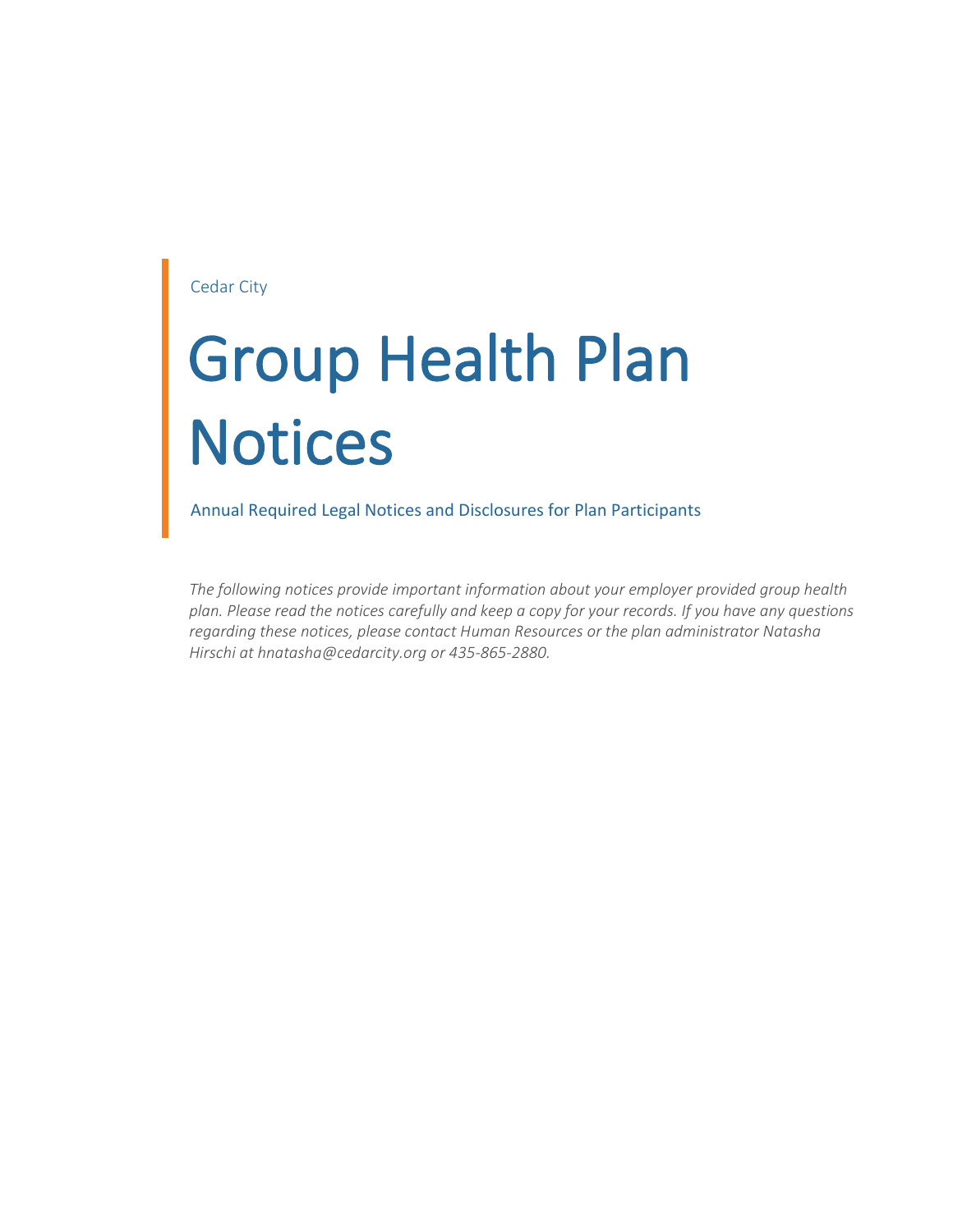# **HIPAA Non-Discrimination Requirements**

The Health Insurance Portability & Accountability Act (HIPAA) prohibits group health plans and health insurance issuers from discriminating against individuals in eligibility and continued eligibility for benefits and in individual premium or contribution rates based on health factors.

These health factors include: health status, medical condition (including both physical and mental illnesses), claims experience, receipt of health care, medical history, genetic information, evidence of insurability (including conditions arising out of acts of domestic violence and participation in activities such as motorcycling, snowmobiling, all-terrain vehicle riding, horseback riding, skiing, and other similar activities), and disability.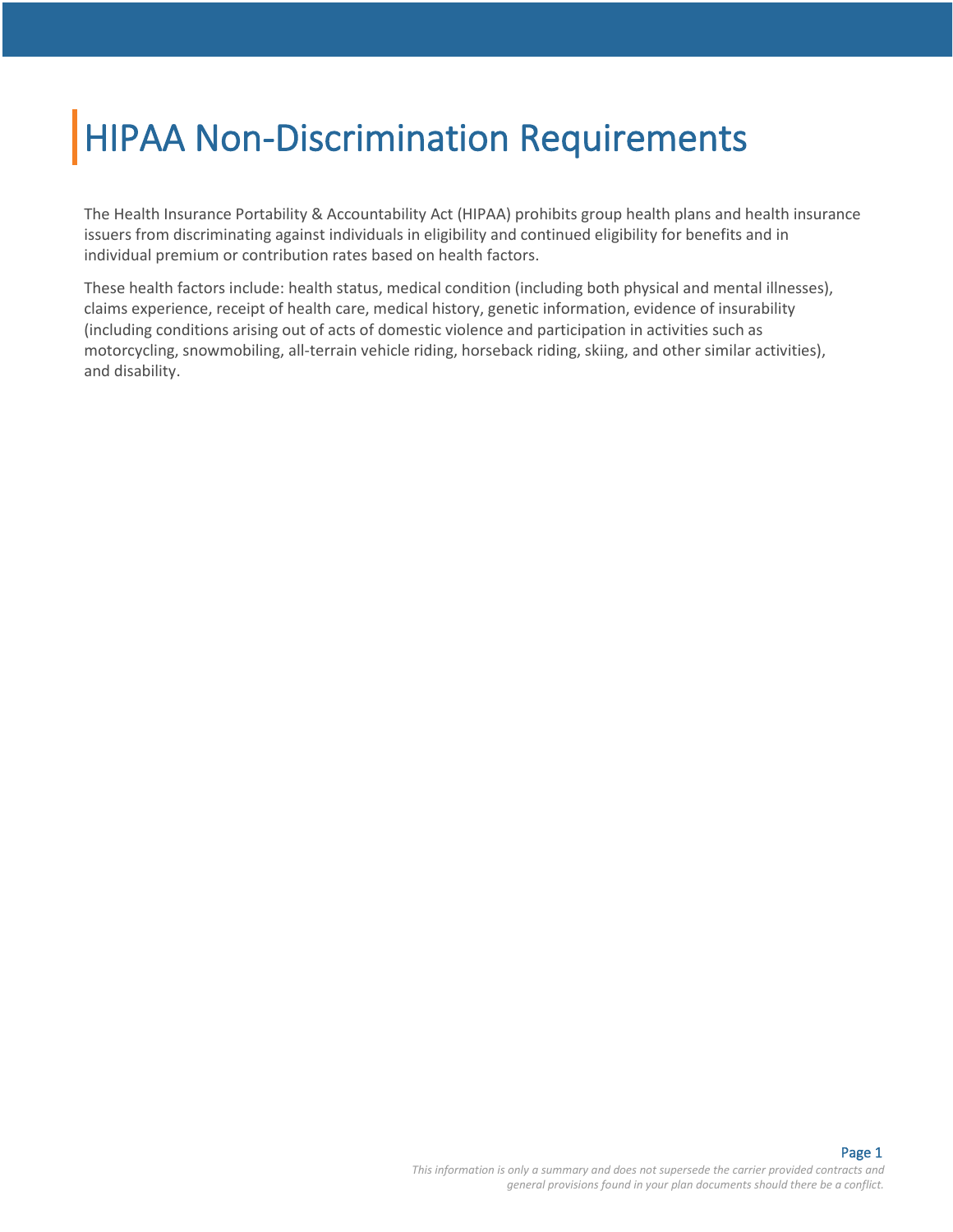# Notice of HIPAA Special Enrollment Rights

A federal law called HIPAA requires that we notify you of your right to enroll in the plan under its "special enrollment provision" if you acquire a new dependent, or if you decline coverage under this plan for yourself or an eligible dependent while other coverage is in effect and later lose that other coverage for certain qualifying reasons.

#### **Special Enrollment Provisions**

Loss of Other Coverage (Except Medicaid or a State Children's Health Insurance Program). If you decline enrollment for yourself or for an eligible dependent (including your spouse) while other health insurance or group health plan coverage is in effect, you may be able to enroll yourself and your dependents in this plan if you or your dependents lose eligibility for that other coverage (or if the employer stops contributing toward your or your dependents' other coverage). However, you must request enrollment within 30 days after your or your dependents' other coverage ends (or after the employer stops contributing toward the other coverage).

Loss of Eligibility Under Medicaid or a State Children's Health Insurance Program. If you decline enrollment for yourself or for an eligible dependent (including your spouse) while Medicaid coverage or coverage under a state children's health insurance program is in effect, you may be able to enroll yourself and your dependents in this plan if you or your dependents lose eligibility for that other coverage. However, you must request enrollment within 60 days after your or your dependents' coverage ends under Medicaid or a state children's health insurance program.

New Dependent by Marriage, Birth, Adoption, or Placement for Adoption. If you have a new dependent as a result of marriage, birth, adoption, or placement for adoption, you may be able to enroll yourself and your new dependents. However, you must request enrollment within 30 days after the marriage, birth, adoption, or placement for adoption.

Eligibility for Medicaid or a State Children's Health Insurance Program. If you or your dependents (including your spouse) become eligible for a state premium assistance subsidy from Medicaid or through a state children's health insurance program with respect to coverage under this plan, you may be able to enroll yourself and your dependents in this plan. However, you must request enrollment within 60 days after your or your dependents' determination of eligibility for such assistance.

Other mid-year election changes may be permitted under your plan (refer to "Permitted Midyear Election Changes" section below).

To request special enrollment or obtain more information, contact Human Resources.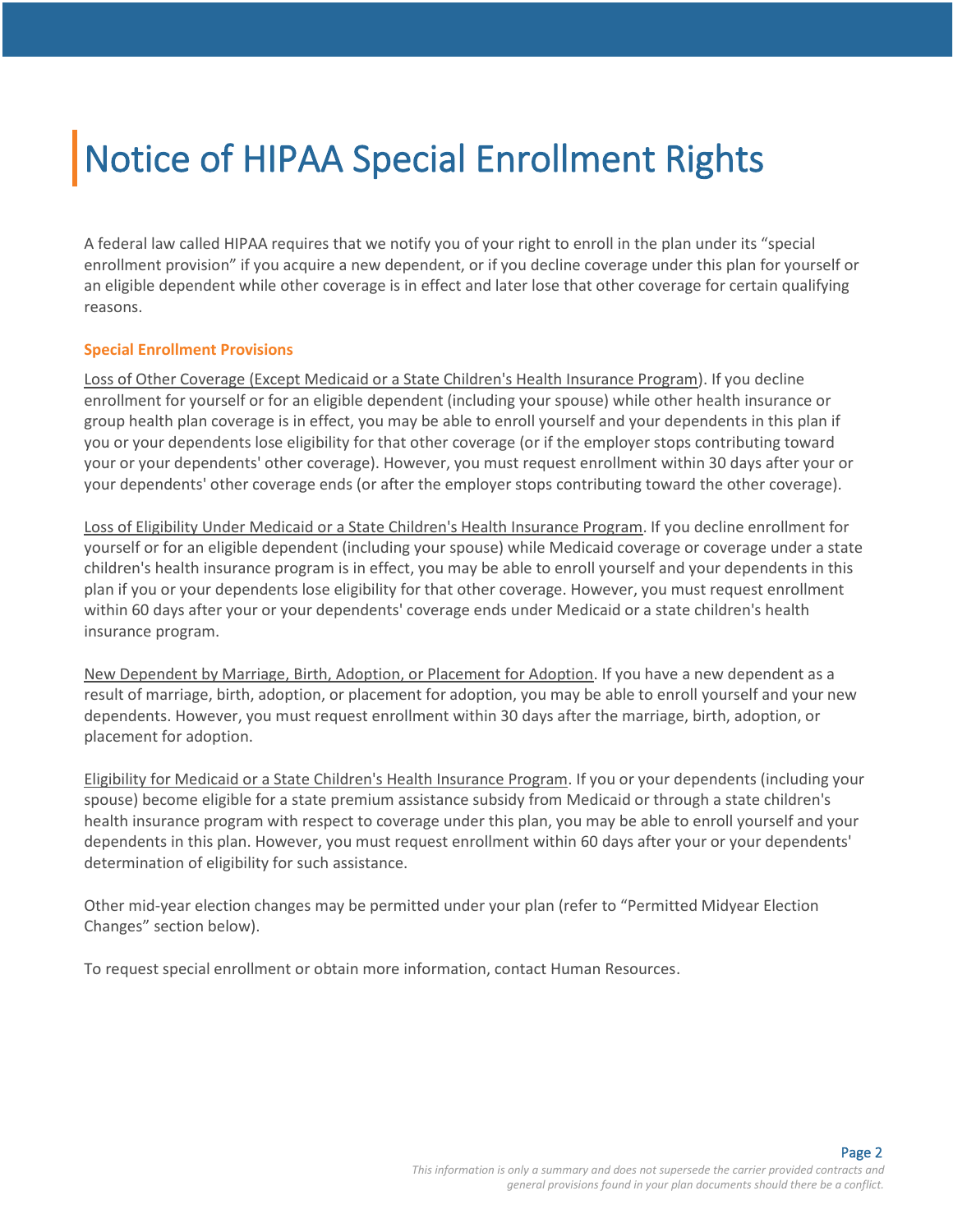# Permitted Midyear Election Changes

Due to Internal Revenue Service (IRS) regulations, in order to be eligible to take your premium contribution using pre-tax dollars, your election generally must be irrevocable for the entire plan year (with the exception of HSA benefit elections, for which prospective election changes generally are allowed). As a result, your enrollment in the medical, dental, and vision plans or declination of coverage when you are first eligible, will generally remain in place until the next open enrollment period, unless you have an approved election change event and certain other conditions are met as outlined in IRS Code Section 125. See your Section 125 premium conversion plan summary plan description (SPD) for further details and a complete listing of permitted change in election events.

#### **Examples of permitted change in election events include:**

- Change in legal marital status (e.g., marriage, divorce, annulment, or legal separation)
- Change in number of dependents (e.g., birth, adoption, or death)
- Change in your employment status or your spouse's or covered child's change in employment (e.g., reduction in hours affecting eligibility or change in employment)
- Your child satisfies or ceases to satisfy the requirements for coverage due to attainment of age, student status, or any similar circumstance as provided in the plan under which you receive coverage
- You and/or your spouse or covered child has a change of residence
- Your spouse or covered child makes an election change during an open enrollment period under his or her employer's cafeteria plan, but only if the change under this Plan is consistent with and on account of your spouse's or covered child's change.
- Enrollment in state-based insurance Exchange
- Medicare Part A or B enrollment

These are just some examples of permitted mid-year change in election events. Consult with Human Resources for other circumstances that may be permissible mid-year change in election events.

You must notify Human Resources within 30 days of the above change in status, with the exception of the loss of eligibility or enrollment in Medicaid or state health insurance programs - which requires notice within 60 days.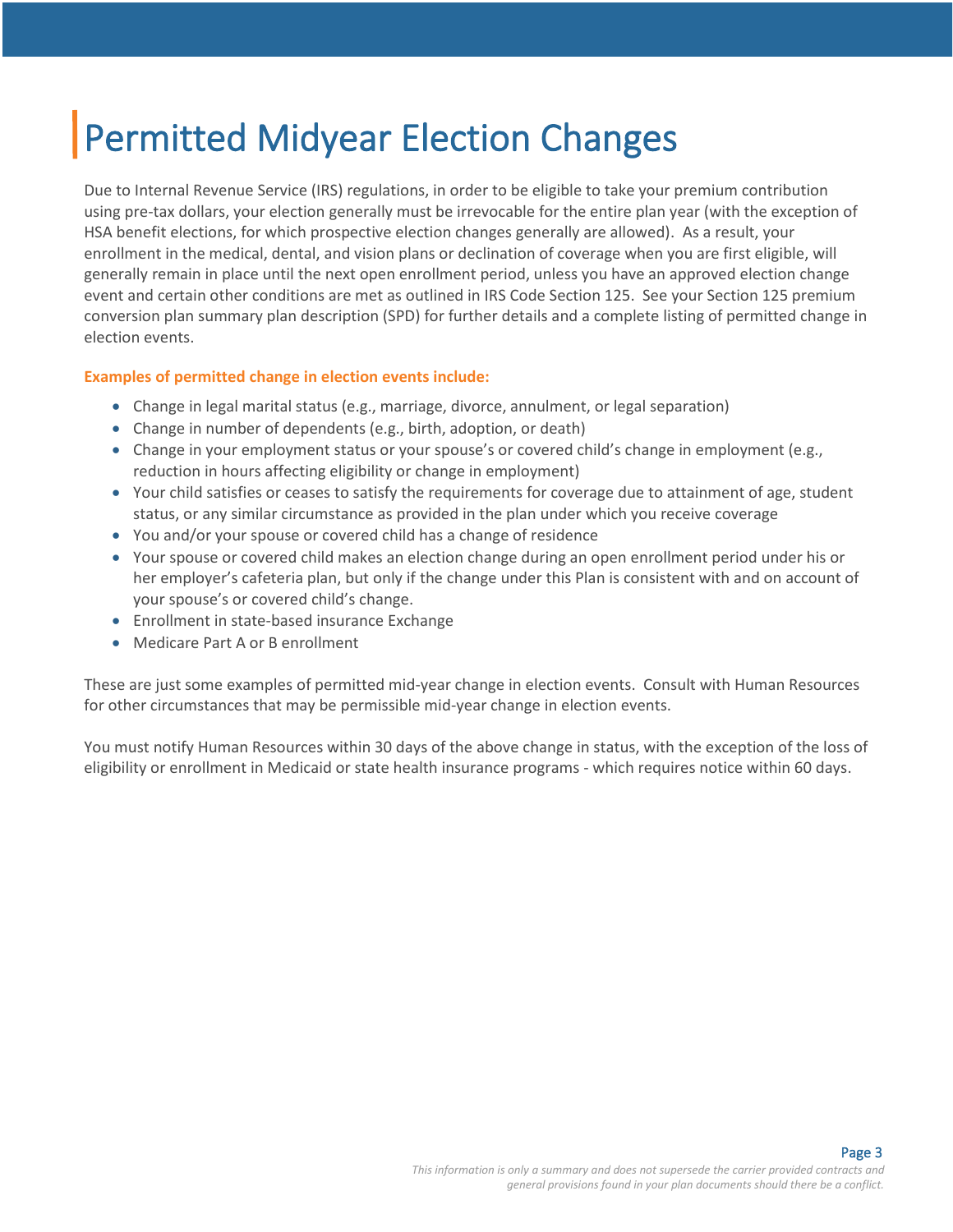# HIPAA Privacy Notice

# **Notice of Health Information Privacy Practices**

This notice describes how medical information about you may be used and disclosed, and how you can obtain access to this information. Please review it carefully.

This notice is required by law under the federal Health Insurance Portability and Accountability Act of 1996 (HIPAA). One of its primary purposes is to make certain that information about your health is handled with special respect for your privacy. HIPAA includes numerous provisions designed to maintain the privacy and confidentiality of your protected health information (PHI). PHI is health information that contains identifiers, such as your name, address, social security number, or other information that identifies you.

## **Our Pledge Regarding Health Information**

- We understand that health information about you and your health is personal.
- We are committed to protecting health information about you.
- This notice will tell you the ways in which we may use and disclose health information about you.
- We also describe your rights and certain obligations we have regarding the use and disclosure of health information.

### **We are Required by Law to**

- Make sure that health information that identifies you is kept private;
- Give you this notice of our legal duties and privacy practices with respect to health information about you;
- Follow the terms of the notice that are currently in effect.

### **The Plan Will Use Your Health Information for**

**Treatment:** The plan may use your health information to assist your health care providers (doctors, pharmacies, hospitals and others) to assist in your treatment. For example, the plan may provide a treating physician with the name of another treating provider to obtain records or information needed for your treatment.

**Regular Operations:** We may use information in health records to review our claims experience and to make determinations with respect to the benefit options that we offer to employees.

**Business Associates:** There are some services provided in our organization through contracts with business associates. Business associate agreements are maintained with insurance carriers. Business associates with access to your information must adhere to a contract requiring compliance with HIPAA privacy and security rules.

**As Required by Law:** We will disclose health information about you when required to do so by federal, state or local law.

**Workers' Compensation:** We may release health information about you for Workers' Compensation or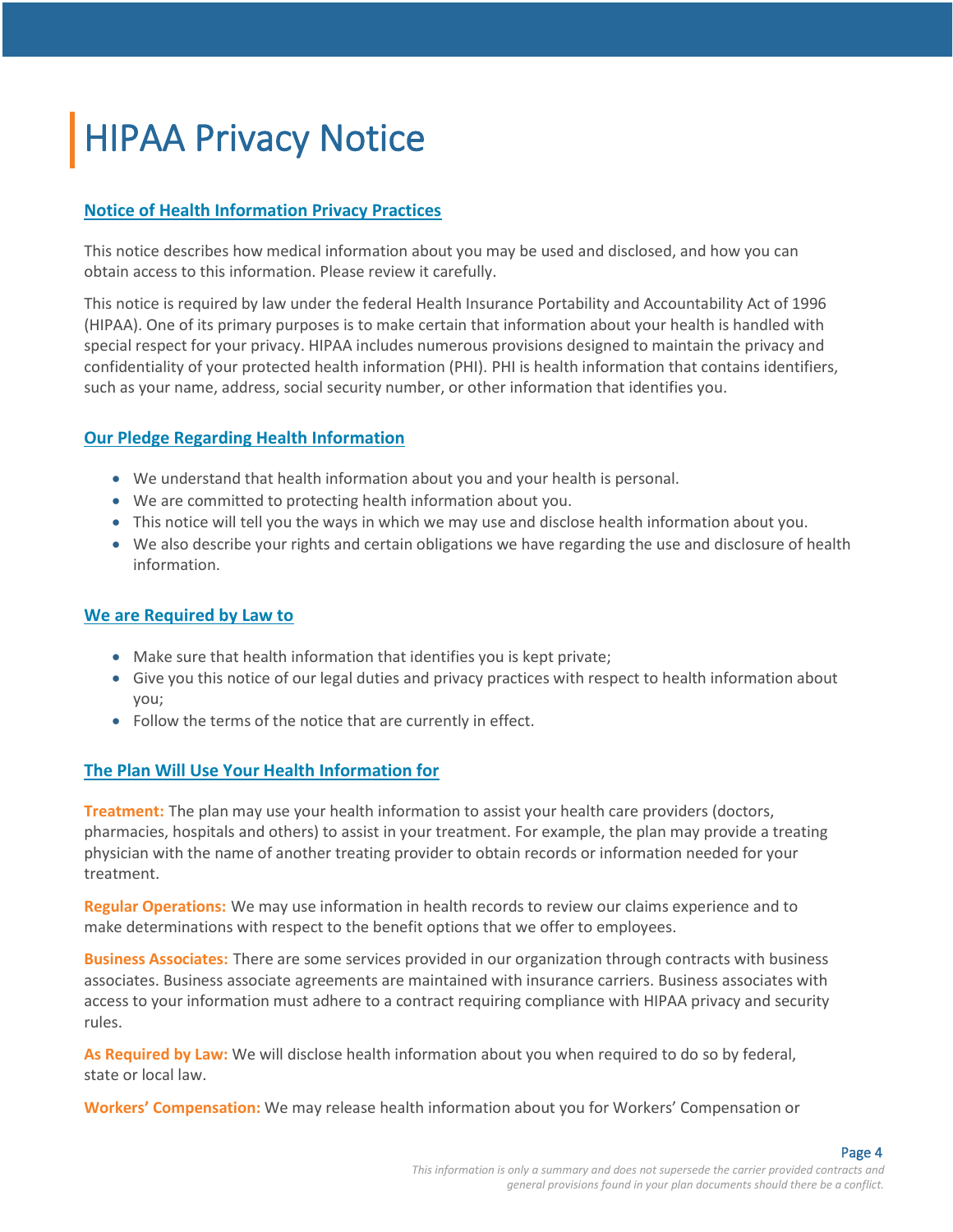similar programs. These programs provide benefits for work-related injuries or illness.

**Law Enforcement:** We may disclose your health information for law enforcement purposes, or in response to a valid subpoena or other judicial or administrative request.

**Public Health:** We may also use and disclose your health information to assist with public health activities (for example, reporting to a federal agency) or health oversight activities (for example, in a government investigation).

### **Your Rights Regarding Your Health Information**

Although your health record is the physical property of the entity that compiled it, the information belongs to you. You have the right to:

- Request a restriction on certain uses and disclosures of your information, where concerning a service already paid for;
- Obtain a paper copy of the Notice of Health Information Practices by requesting it from the plan privacy officer;
- Inspect and obtain a copy of your health information;
- Request an amendment to your health information;
- Obtain an accounting of disclosures of your health information;
- Request communications of your health information be sent in a different way or to a different place than usual (for example, you could request that the envelope be marked "Confidential" or that we send it to your work address rather than your home address);
- Revoke in writing your authorization to use or disclose health information except to the extent that action has already been taken, in reliance on that authorization.

#### **The Plan's Responsibilities**

The plan is required to:

- Maintain the privacy of your health information;
- Provide you with a notice as to our legal duties and privacy practices with respect to information we
- collect and maintain about you;
- Abide by the terms of this notice;
- Notify you if we are unable to agree to a requested restriction, amendment or other request;
- Notify you of any breaches of your personal health information within 60 days or 5 days if conducting business in California;
- Accommodate any reasonable request you may have to communicate health information by alternative means or at alternative locations.

The plan will not use or disclose your health information without your consent or authorization, except as provided by law or described in this notice. The plan reserves the right to change our health privacy practices. Should we change our privacy practices in a material way, we will make a new version of our notice available to you.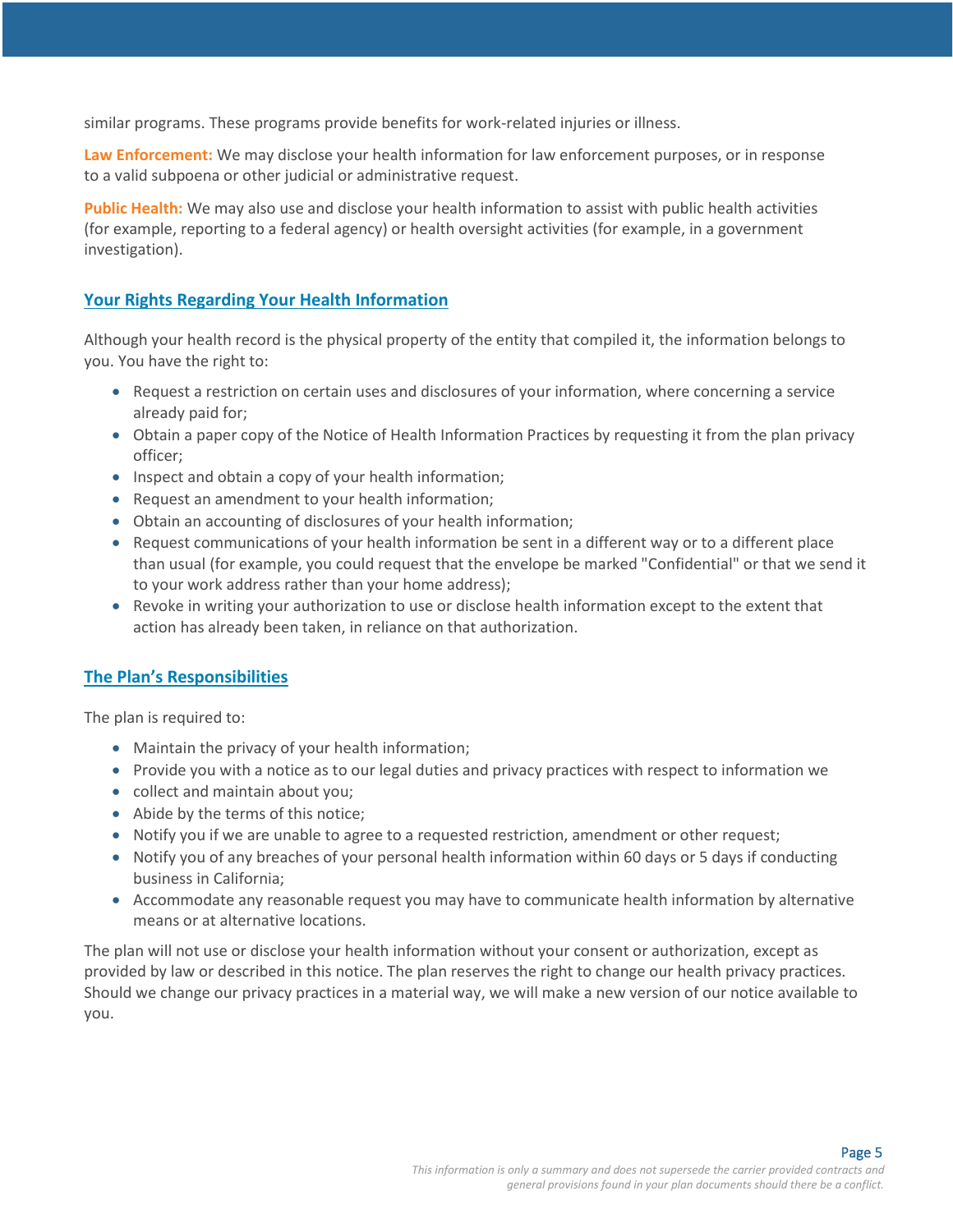#### **For More Information or to Report a Problem**

- If you have questions or would like additional information, or if you would like to make a request to inspect, copy, or amend health information, or for an accounting of disclosures, contact Human Resources and the plan privacy officer. All requests must be submitted in writing.
- If you believe your privacy rights have been violated, you can file a formal complaint with the plan privacy officer; or with the U.S. Department of Health and Human Services. You will not be penalized for filing a complaint.

#### **Other Uses of Health Information**

Other uses and disclosures of health information not covered by this notice or the laws that apply to us will be made only with your written authorization. If you authorize us to use or disclose health information about you, you may revoke that authorization, in writing, at any time. If you revoke your authorization we will no longer use or disclose health information about you for the reasons covered by your written authorization. You understand that we are unable to take back any disclosures we have already made with your authorization, and that we are required to retain our records of the payment activities that we provided to you.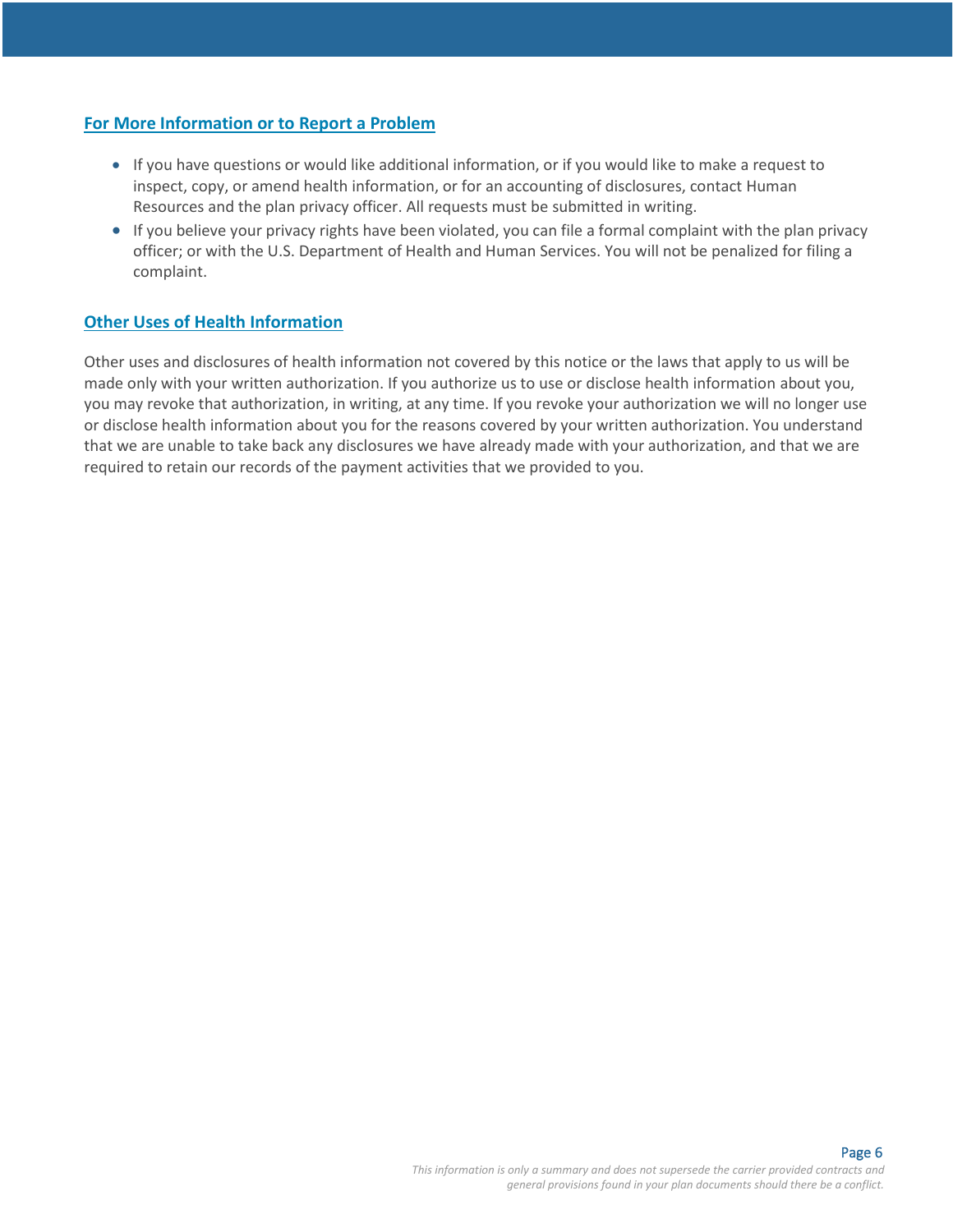# Important Information on How Health Care Reform Impacts Your Plan

## **Prohibition on Excess Waiting Periods**

Group health plans may not apply a waiting period that exceeds 90 days. A waiting period is defined as the period that must pass before coverage for an eligible employee or his or her dependent becomes effective under the Plan.

#### **Prohibition on Preexisting Condition Exclusions**

Effective for Plan Years on or after January 1, 2014, Group health plans are prohibited from denying coverage or excluding specific benefits from coverage due to an individual's preexisting condition, regardless of the individual's age. A preexisting condition includes any health condition or illness that is present before the coverage effective date, regardless of whether medical advice or treatment was actually received or recommended.

### **New Health Insurance Marketplace Coverage Options and Your Health Coverage**

General Information. When key parts of the health care law took effect in 2014, there will be a new way to buy health insurance: the Health Insurance Marketplace. To assist you as you evaluate options for you and your family, this notice provides some basic information about the new Marketplace and employment-based health coverage offered by your employer.

What is the Health Insurance Marketplace? The Marketplace is designed to help you find health insurance that meets your needs and fits your budget. The Marketplace offers "one-stop shopping" to find and compare private health insurance options. You may also be eligible for a new kind of tax credit that lowers your monthly premium right away. Open enrollment for health insurance coverage through the Marketplace begins in October for coverage starting as early as January.

Can I Save Money on my Health Insurance Premiums in the Marketplace? You may qualify to save money and lower your monthly premium, but only if your employer does not offer coverage, or offers coverage that doesn't meet certain standards. The savings on your premium that you're eligible for depends on your household income.

Does Employer Health Coverage Affect Eligibility for Premium Savings through the Marketplace? Yes. If you have an offer of health coverage from your employer that meets certain standards, you will not be eligible for a tax credit through the Marketplace and may wish to enroll in your employer's health plan. However, you may be eligible for a tax credit that lowers your monthly premium, or a reduction in certain cost-sharing if your employer does not offer coverage to you at all or does not offer coverage that meets certain standards. If the cost of a plan from your employer that would cover you (and not any other members of your family) is more than 9.5% of your household income for the year, or if the coverage your employer provides does not meet the "minimum value" standard set by the Affordable Care Act, you may be eligible for a tax credit.

Note: If you purchase a health plan through the Marketplace instead of accepting health coverage offered by your employer, then you may lose the employer contribution (if any) to the employer-offered coverage. Also,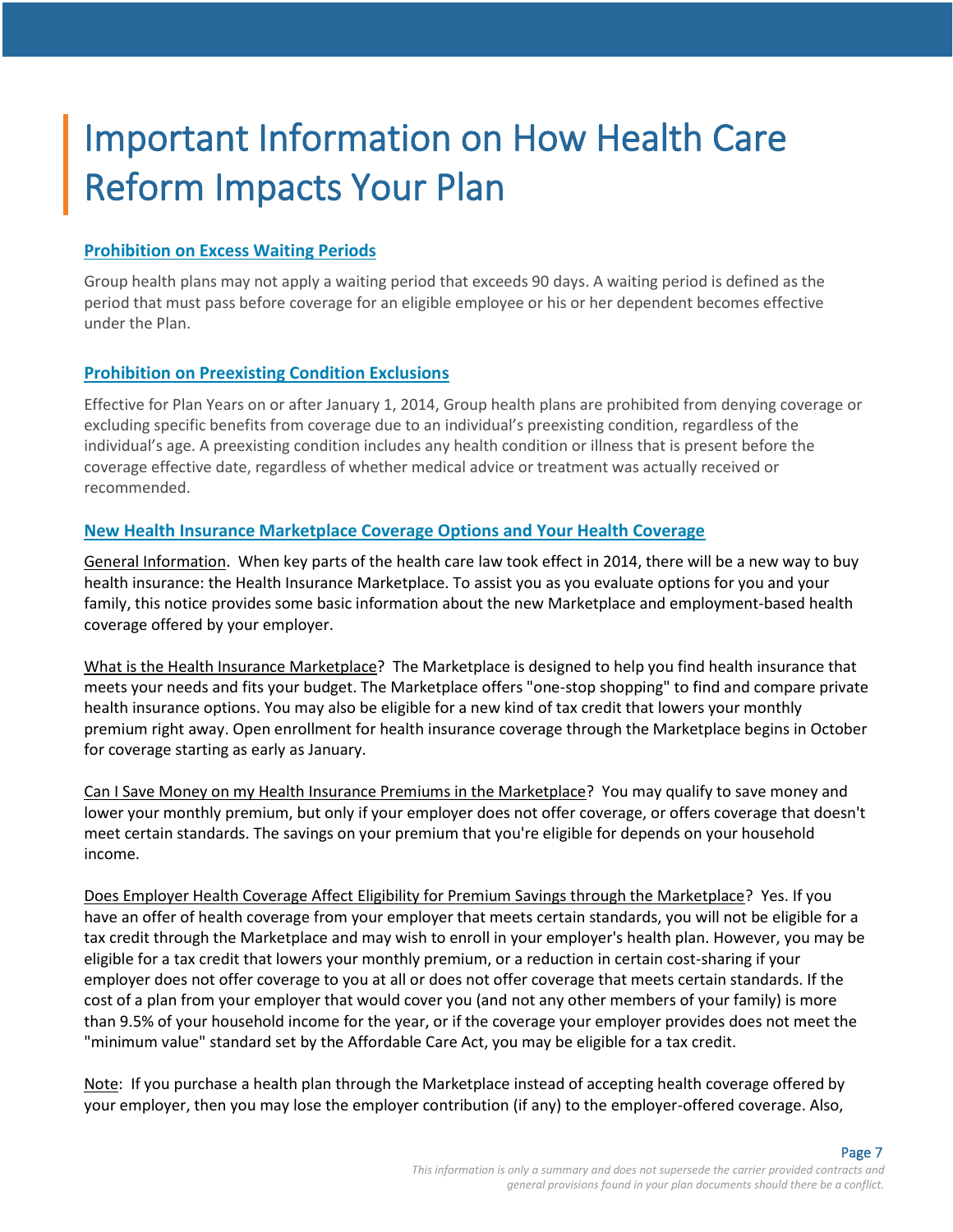this employer contribution - as well as your employee contribution to employer-offered coverage - is often excluded from income for Federal and State income tax purposes. Your payments for coverage through the Marketplace are made on an after-tax basis.

How Can I Get More Information? For more information about your coverage offered by your employer, please check your summary plan description or contact the plan administrator. The Marketplace can help you evaluate your coverage options, including your eligibility for coverage through the Marketplace and its cost. Please visit HealthCare.gov for more information, including an online application for health insurance coverage and contact information for a Health Insurance Marketplace in your area.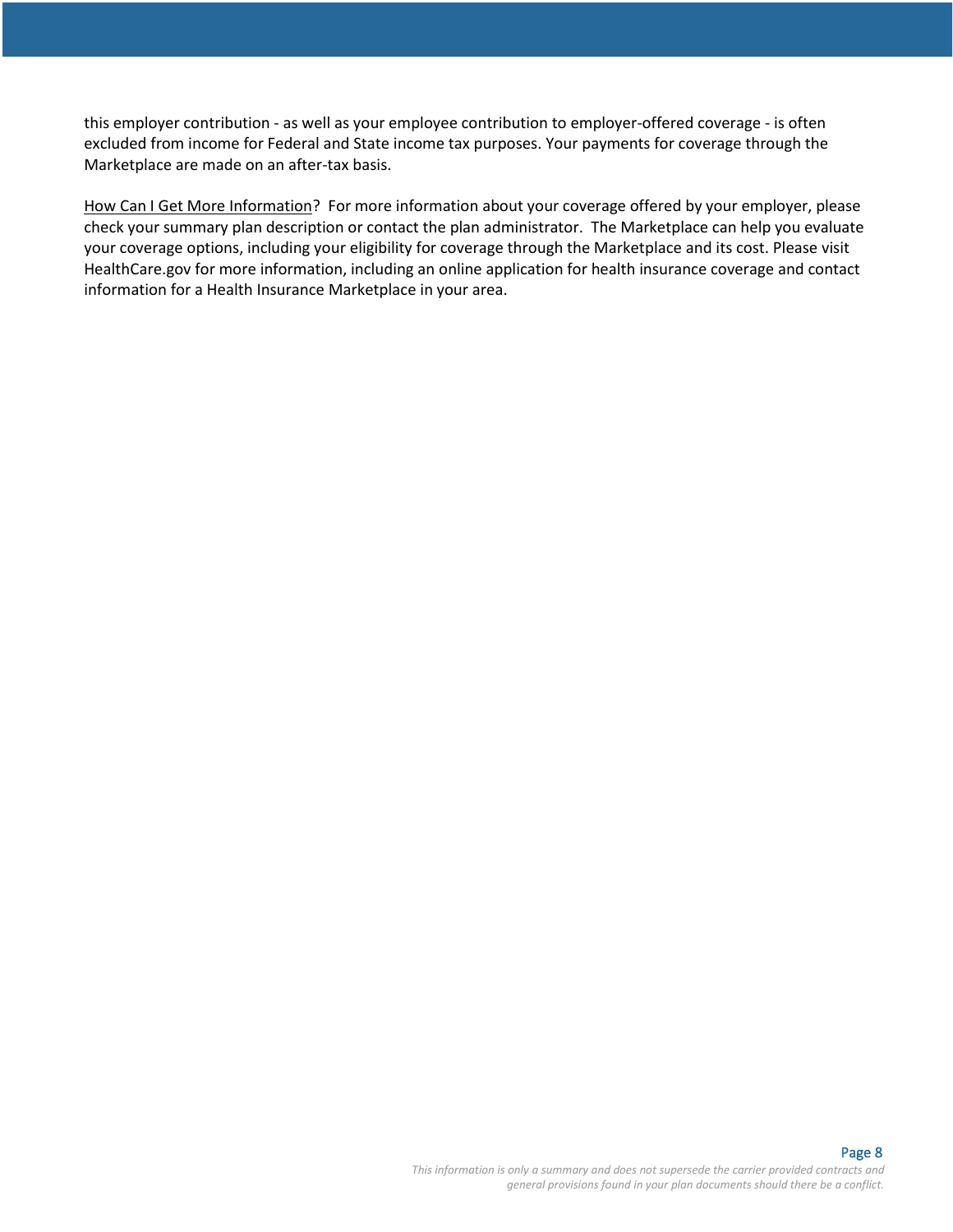# Employee Rights & Responsibilities under the Family Medical Leave Act (FMLA)

*The FMLA only applies to employers that meet certain criteria. A covered employer is a:*

- *Private-sector employer with 50 or more employees in 20 or more workweeks in the current or preceding calendar year (including a joint employer or successor in interest).*
- *Public agency (including a local, state, or Federal government agency) regardless of number of employees.*
- *Public or private elementary or secondary school, regardless of number of employees.*

#### **Leave Entitlement**

Family Medical Leave Act (FMLA) requires covered employers to provide up to 12 weeks of unpaid, job protected leave in a 12-month period to eligible employees for the following reasons:

- The birth of a child or placement of a child for adoption or foster care;
- To bond with a child (leave must be taken within one year of the child's birth or placement);
- To care for the employee's spouse, child, or parent who has a qualifying serious health condition;
- For the employee's own qualifying serious health condition that makes the employee unable to perform the employee's job;
- For qualifying exigencies related to the foreign deployment of a military member who is the employee's spouse, child, or parent.

An eligible employee who is a covered servicemember's spouse, child, parent, or next of kin may also take up to 26 weeks of FMLA leave in a single 12-month period to care for the servicemember with a serious injury or illness.

An employee does not need to use leave in one block. When it is medically necessary or otherwise permitted, employees may take leave intermittently or on a reduced schedule.

Employees may choose, or an employer may require, use of accrued paid leave while taking FMLA leave. If an employee substitutes accrued paid leave for FMLA leave, the employee must comply with the employer's normal paid leave policies.

#### **Benefits & Protections**

While employees are on FMLA leave, employers must continue health insurance coverage as if the employees were not on leave.

Upon return from FMLA leave, most employees must be restored to the same job or one nearly identical to it with equivalent pay, benefits, and other employment terms and conditions.

An employer may not interfere with an individual's FMLA rights or retaliate against someone for using or trying to use FMLA leave, opposing any practice made unlawful by the FMLA, or being involved in any proceeding under or related to the FMLA.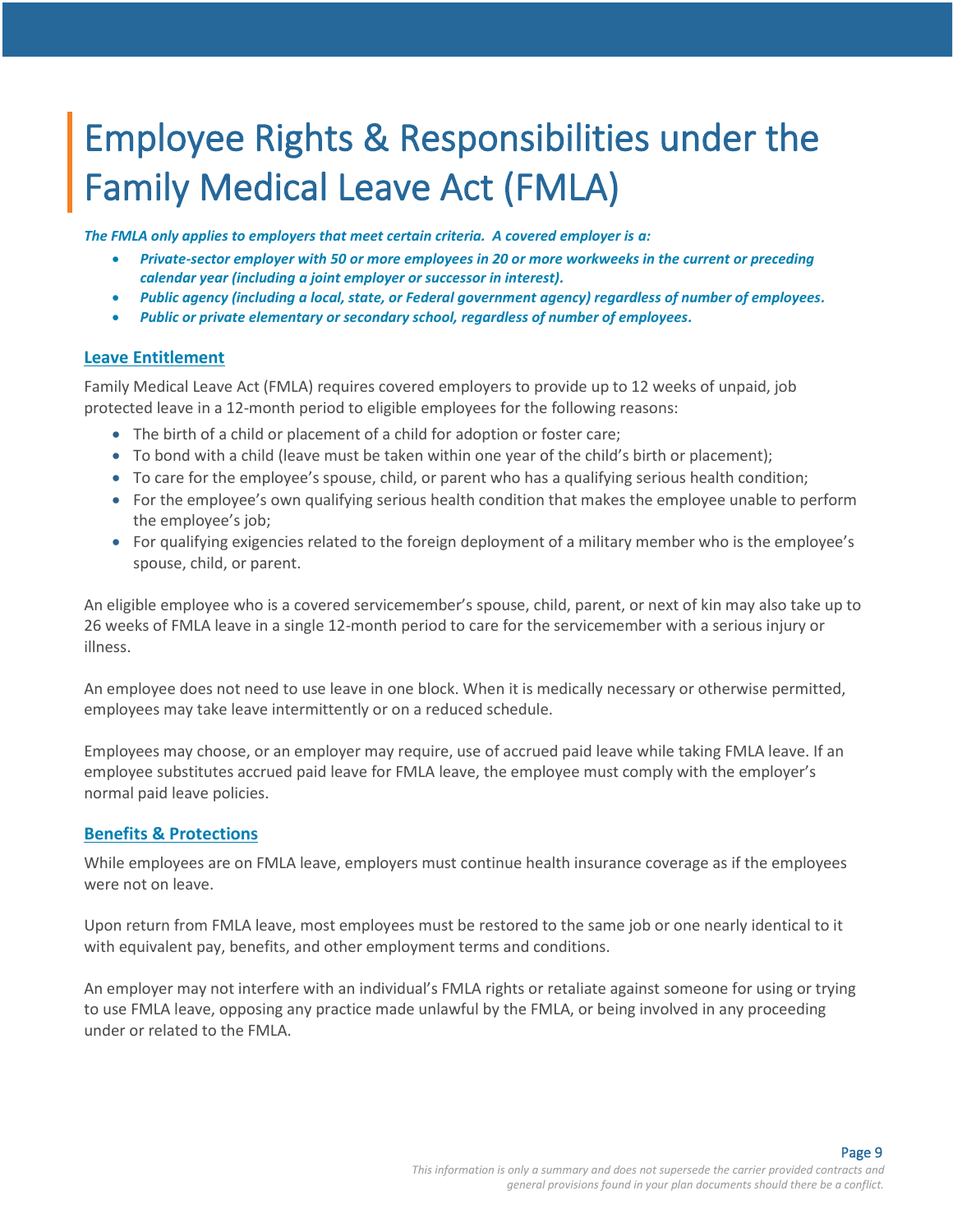### **Eligibility Requirements**

An employee who works for a covered employer must meet three criteria in order to be eligible for FMLA leave. The employee must:

- Have worked for the employer for at least 12 months;
- Have at least 1,250 hours of service in the 12 months before taking leave;\* and
- Work at a location where the employer has at least 50 employees within 75 miles of the employee's worksite.

\*Special "hours of service" requirements apply to airline flight crew employees.

#### **Requesting Leave**

Generally, employees must give 30-days' advance notice of the need for FMLA leave. If it is not possible to give 30-days' notice, an employee must notify the employer as soon as possible and, generally, follow the employer's usual procedures.

Employees do not have to share a medical diagnosis, but must provide enough information to the employer so it can determine if the leave qualifies for FMLA protection. Sufficient information could include informing an employer that the employee is or will be unable to perform his or her job functions, that a family member cannot perform daily activities, or that hospitalization or continuing medical treatment is necessary. Employees must inform the employer if the need for leave is for a reason for which FMLA leave was previously taken or certified.

Employers can require a certification or periodic recertification supporting the need for leave. If the employer determines that the certification is incomplete, it must provide a written notice indicating what additional information is required.

### **Employer Responsibilities**

Once an employer becomes aware that an employee's need for leave is for a reason that may qualify under the FMLA, the employer must notify the employee if he or she is eligible for FMLA leave and, if eligible, must also provide a notice of rights and responsibilities under the FMLA. If the employee is not eligible, the employer must provide a reason for ineligibility.

Employers must notify its employees if leave will be designated as FMLA leave, and if so, how much leave will be designated as FMLA leave.

### **Enforcement**

Employees may file a complaint with the U.S. Department of Labor, Wage and Hour Division, or may bring a private lawsuit against an employer.

The FMLA does not affect any federal or state law prohibiting discrimination or supersede any state or local law or collective bargaining agreement that provides greater family or medical leave rights.

For additional information or to file a complaint: (866) 4US-WAGE ((866) 487-9243) TYY: (877) 889-5627 [www.wagehour.dol.gov](http://www.wagehour.dol.gov/)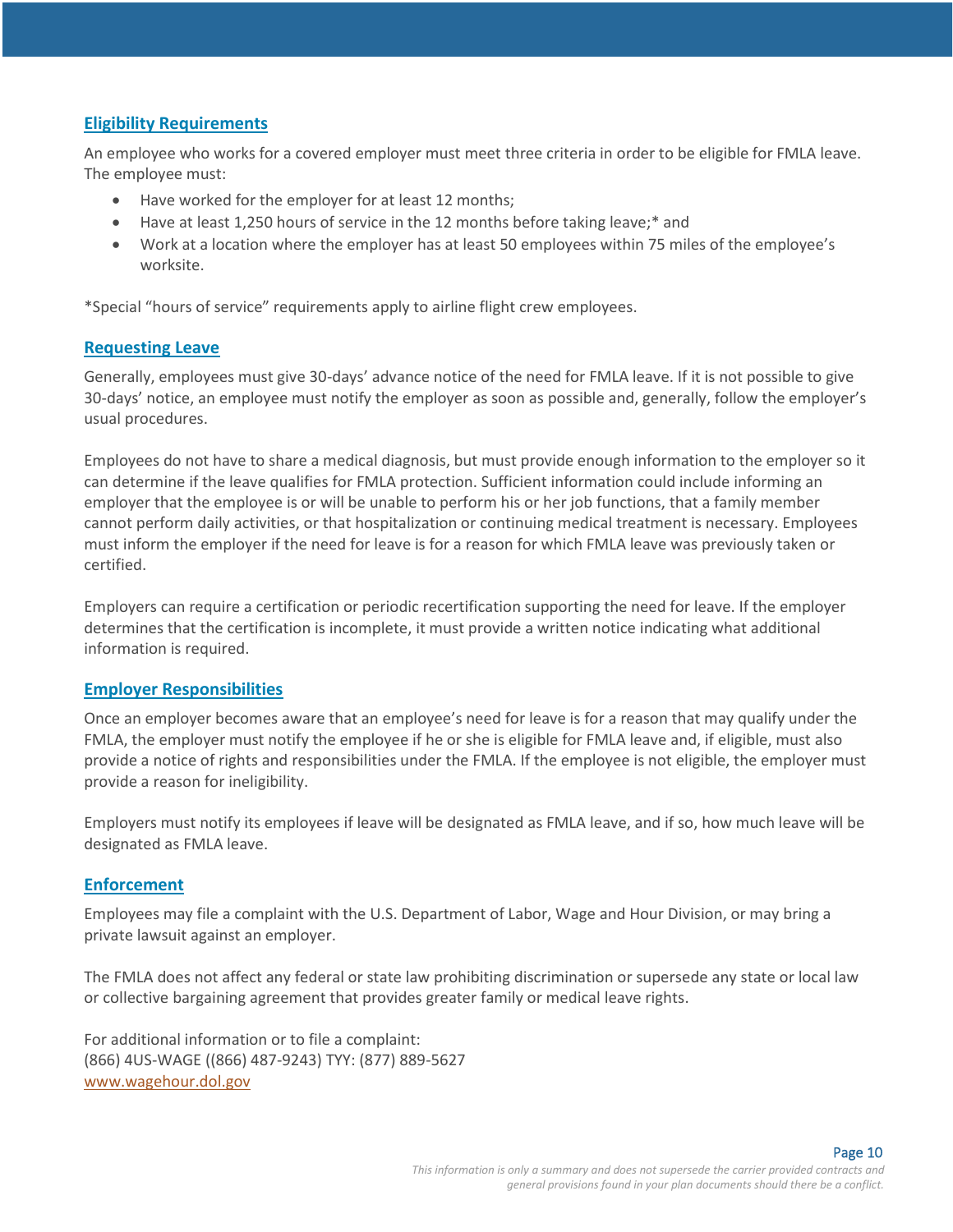# Notice of Right to Continued Coverage under Uniformed Services Employment & Reemployment Rights Act (USERRA)

#### **Right to Continue Coverage**

If you leave your job to perform military service, you have the right to elect to continue your existing employerbased health plan coverage for you and your dependents for up to 24 months while in the military.

USERRA continuation group health plan coverage is considered alternative group health plan coverage for purposes of COBRA. Therefore, if a you elect USERRA continuation coverage, COBRA continuation group health plan coverage will not be available.

Even if you don't elect to continue coverage during your military service, you have the right to be reinstated in your employer's health plan when you are reemployed, generally without any waiting periods or exclusions (e.g., pre-existing condition exclusions) except for service-connected illnesses or injuries.

#### **How to Continue Coverage**

If the conditions are met, you (or your authorized representative) may elect to continue your coverage (and the coverage of your covered dependents, if any) under the Plan by completing and returning an Election Form 60 days after date that USERRA election notice is mailed, and by paying the applicable premium for your coverage as described below.

#### **What Happens if You Do Not Elect to Continue Coverage?**

If you fail to submit a timely, completed Election Form as instructed or do not make a premium payment within the required time, you will lose your continuation rights under the Plan, unless compliance with these requirements is precluded by military necessity or is otherwise impossible or unreasonable under the circumstances.

If you do not elect continuation coverage, your coverage (and the coverage of your covered dependents, if any) under the Plan ends effective the end of the month in which you stop working due to your leave for uniformed service.

#### **Premium for Continuing Your Coverage**

The premium that you must pay to continue your coverage depends on your period of service in the uniformed services. Contact Human Resources for more details.